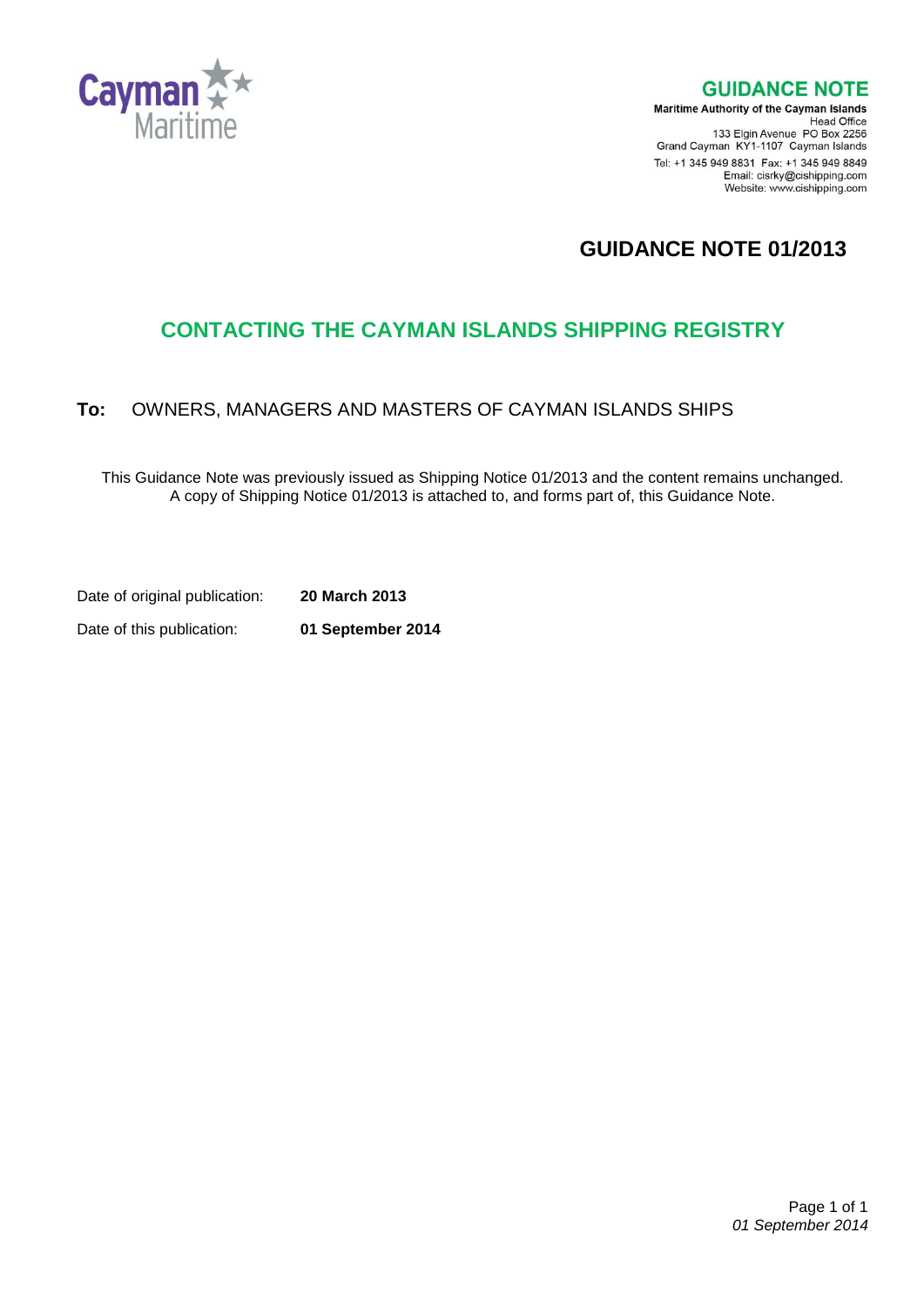**SHIPPING NOTICE**



**Maritime Authority of the Cayman Islands** Head Office 133 Elgin Avenue PO Box 2256 Grand Cayman KY1-1106 CAYMAN ISLANDS Tel: +1 345 949 8831 Fax: +1 345 949 8849 Email: [cisrky@cishipping.com](mailto:cisrky@cishipping.com) Website: [www.cishipping.com](http://www.cishipping.com/)

## **SHIPPING NOTICE 01/2013**

## **CONTACTING THE CAYMAN ISLANDS SHIPPING REGISTRY**

#### **To:** OWNERS, MANAGERS, OPERATORS AND MASTERS OF CAYMAN ISLANDS SHIPS (INCLUDING YACHTS).

#### **1. BACKGROUND**

1.1 In order to better serve our clients and to further enhance our ability to respond to written requests the Cayman Islands Shipping Registry (CISR) has recently reviewed the methods and contact details used to communicate with the CISR. The purpose of this notice is to update clients on the most appropriate way to contact the CISR and to ensure that any query or request is responded to as quickly and efficiently as possible. This Shipping notice does not detail all of the methods to contact the CISR, which can be found via our website at [www.cishipping.com,](http://www.cishipping.com/) however the main avenues available are detailed.

## **2. WHO SHOULD YOU CONTACT? (E-MAIL)**

2.1 The following table provides examples of the types of queries or requests that are regularly submitted in writing and the email address to which such queries should be directed. In addition where the email address has changed this is indicated

| <b>Reason for Communication</b>        | <b>Examples</b>                       | Email address               |
|----------------------------------------|---------------------------------------|-----------------------------|
| Request for survey audit or inspection | Survey or inspection requests and any | survey.uk@cishipping.com    |
| outside of the Americas and Caribbean  | follow up on such requests            |                             |
| area.                                  |                                       |                             |
| Request for survey audit or inspection | Survey or inspection requests and any | survey.ky@cishipping.com    |
| inside of the Americas and Caribbean   | follow up on such requests            |                             |
| area.                                  |                                       |                             |
| Any technical query regarding          | Reporting of any technical failure;   | technical.uk@cishipping.com |
| compliance with Conventions, Rules,    | SOPEP submission;                     |                             |
| Regulations, and questions to the      | LRIT issues:                          |                             |
| Safety Survey and Inspection Section   | Maritime security queries;            |                             |
| outside of the Americas and Caribbean  | Requests for exemptions,              |                             |
| area                                   | dispensations, and acceptance of      |                             |
|                                        | alternative arrangements              |                             |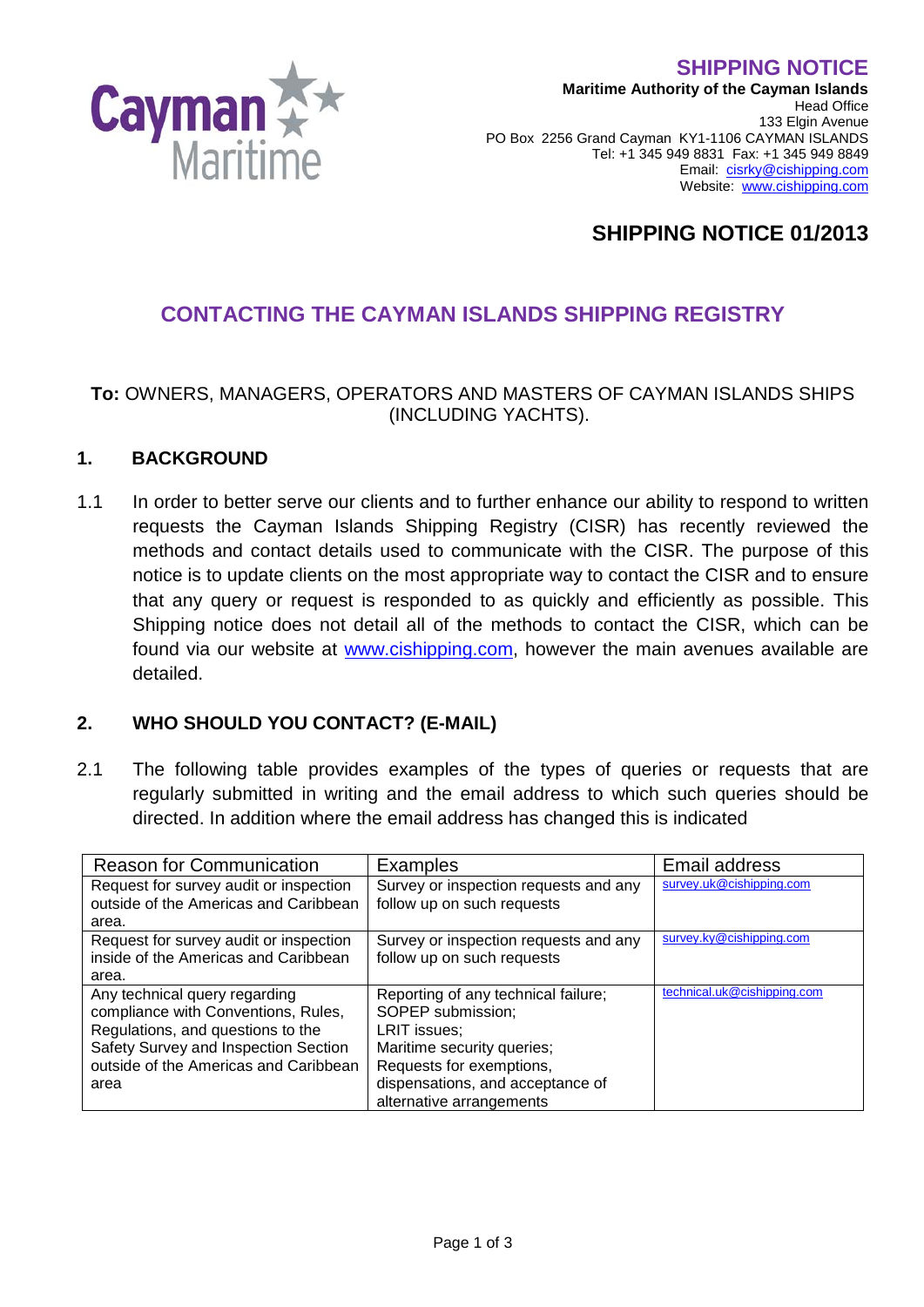## **Shipping Notice 01/2013**

Contacting the CISR by email regarding technical queries and survey requests (continued)

|                                        |                                        | <u>oommuudu</u>                        |
|----------------------------------------|----------------------------------------|----------------------------------------|
| <b>Reason for Communication</b>        | Examples                               | Email address                          |
| Any technical query regarding          | Reporting of any technical failure;    | technical.ky@cishipping.com            |
| compliance with Conventions, Rules,    | SOPEP submission;                      |                                        |
| Regulations, and questions to the      | LRIT issues;                           |                                        |
| Safety Survey and Inspection Section   | maritime security queries;             |                                        |
| within the Americas and Caribbean      | Requests for exemptions,               |                                        |
| area.                                  | dispensations, and acceptance of       |                                        |
|                                        | alternative arrangements               |                                        |
| Any query regarding crew compliance    | Request for Endorsements of CoC or     | crew.compliance@cishipping.com         |
| issues globally.                       | Seaman's Discharge Books;              |                                        |
|                                        | Queries regarding crew qualifications; |                                        |
|                                        | Applications for MSMD's                |                                        |
| Any query relating to Ship Security    | For the programming of SSAS and        | SSAS@cishipping.com                    |
| Alert Systems globally.                | communication regarding live tests     |                                        |
| Local Representative network. General  | First point of contact, administrative | <b>LONDON</b>                          |
|                                        | functions, assistance in accessing     | cisrlondon@cishipping.com              |
| contact used where a client requires a |                                        | <b>USA</b>                             |
| local response.                        | services and general queries.          | cisrfl@cishipping.com                  |
|                                        |                                        | <b>FRANCE</b>                          |
|                                        |                                        | cisrfr@cishipping.com<br><b>GREECE</b> |
|                                        |                                        | cisrgr@cishipping.com                  |
|                                        |                                        | <b>HONG KONG</b>                       |
|                                        |                                        | cisrhk@cishipping.com                  |
|                                        |                                        | <b>JAPAN</b><br>cisrip@cishipping.com  |
|                                        |                                        | SINGAPORE                              |
|                                        |                                        | cisrsg@cishipping.com                  |
|                                        |                                        |                                        |
| Any query relating to the Bunkers      | Submission of "Blue Cards";            | bunkers@cishipping.com                 |
| Convention                             | Issue, renewal, and queries regarding  |                                        |
|                                        | <b>Bunkers Certificates</b>            |                                        |
| Reporting of any accident, incident,   | Submission of accident or casualty     | reporting@cishipping.com               |
| casualty, or Port State Control (PSC)  | reports, reporting any PSC detention   |                                        |
| actions.                               | or actions                             |                                        |
| The point of contact for crew          | Queries (other than inspection         | shipping.master@cishipping.com         |
| complaints and contractual queries;    | requests) regarding the MLC 2006 and   |                                        |
| Any queries regarding the Maritime     | any complaints or queries regarding    |                                        |
| Labour Convention (MLC), 2006 and      | contracts or other crew issues         |                                        |
| crew issues for vessels anywhere in    |                                        |                                        |
| the world                              |                                        |                                        |
| Submissions regarding the              | Queries regarding Changes to a         | registration@cishipping.com            |
| Registration of Ships Yachts and       | COBR:                                  | <b>LONDON</b>                          |
| Mortgages                              | Request for a transcript of Registry;  | CISRLONDON@cishipping.com              |
|                                        | Registration of Ships Under            | <b>USA</b>                             |
|                                        | Construction;                          | CISRFL@cishipping.com<br><b>JAPAN</b>  |
|                                        |                                        | CISRJP@cishipping.com                  |
|                                        | Change of Name;                        | <b>SINGAPORE</b>                       |
|                                        | Change of Owner;                       | CISRSG@cishipping.com                  |
|                                        |                                        |                                        |
| Queries regarding Accounts,            | Request for a copy of an invoice;      | accounts@cishipping.com                |
| Payments, and Invoicing                | Queries regarding a received invoice;  |                                        |
|                                        | Questions regarding payment methods    |                                        |
| Queries regarding CI issued            |                                        | orders@cishipping.com                  |
| publications can be addressed to the   |                                        | orders.uk@cishipping.com               |
| following e mail addresses or          |                                        |                                        |
| processed through our web site         |                                        |                                        |
| at www.cishipping.com                  |                                        |                                        |
| Our HR team are available through      |                                        | human.resources@cishipping.com         |
| Our Client Relationship team are       |                                        | cisr@cishipping.com                    |
| available through                      |                                        |                                        |
| Any freedom of information requests    |                                        | foi@cishipping.com                     |
| should be forwarded to                 |                                        |                                        |